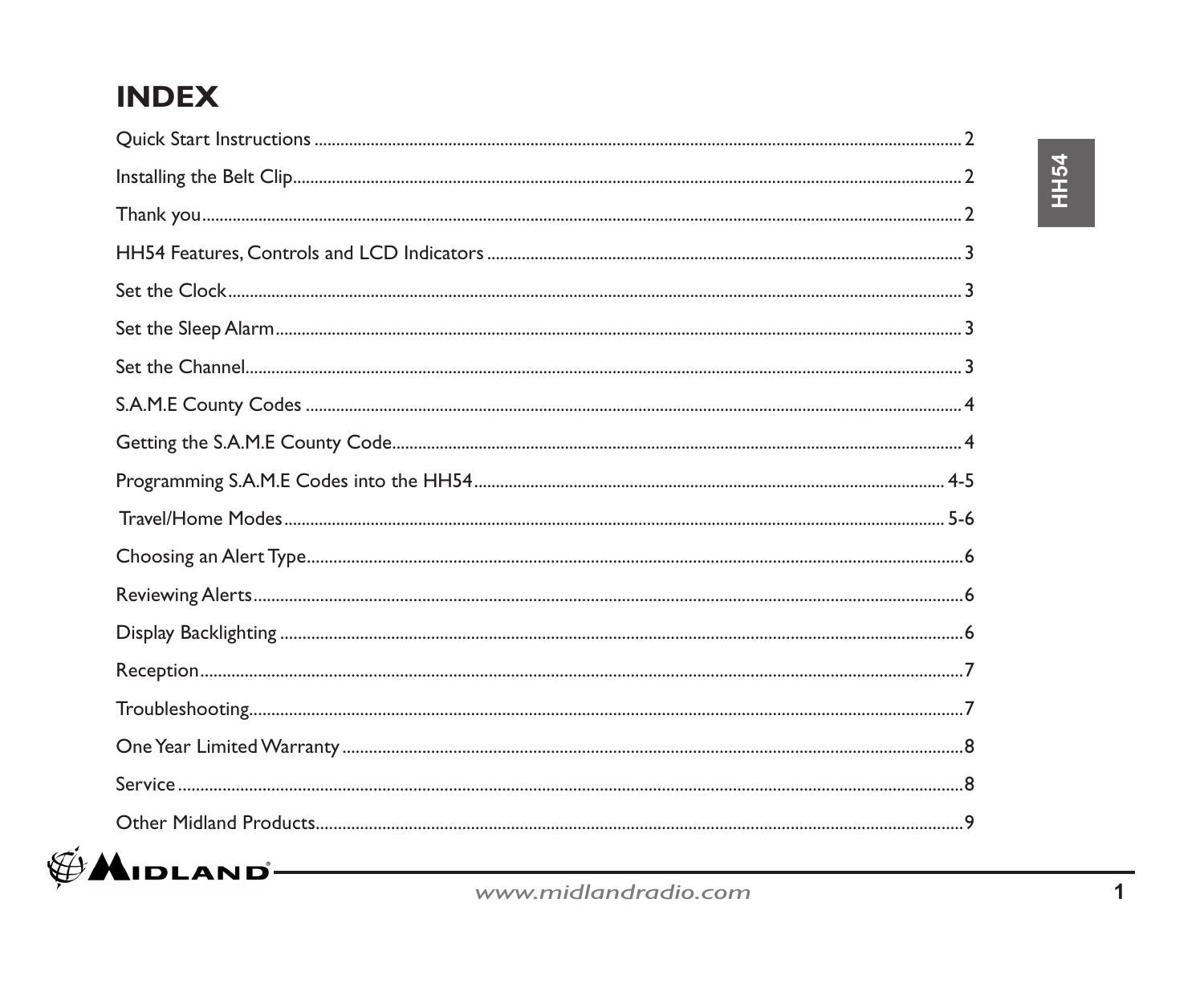## **Quick Start Instructions**

- 1. Place 3 AA alkaline batteries or the optional battery pack into the battery compartment on the backside of the radio. The LCD will display 12:00 AM.
- 2. Press the ON/OFF button for 3 seconds to turn the unit on into standby mode and program the settings.
- 3. Program the weather channel for your area:
	- (a) Press the MENU button once.
	- (b) Press the DOWN arrow until CHANNEL is displayed on the LCD.
	- (c) Press the SELECT button.
	- (d) Press the DOWN arrow until you hear the broadcast of your station.
	- (e) Press the SELECT button to save your station and exit back to Menu mode.
	- (f) Press the MENU button to exit back to standby mode.
- 4. Press the WX/SNOOZE button to listen to the weather broadcast. Use the UP/DOWN arrows on the side of the radio to adjust the volume to a desired listening level. To exit the weather broadcast mode press the WX/SNOOZE button again.

 *Note: When in weather mode and the volume is adjusted and volume is displayed you must press the WX/SNOOZE button twice to exit back to standby mode.*

You are now able to receive weather alerts for your area and surrounding areas. To narrow the alerts to just your county, see page 4 to program the S.A.M.E code for your county and/ or surrounding counties.

### **Installing the Belt Clip**

To install the belt clip, slide the clip down into the slot on the back of the radio until the belt clip latch clicks. To remove the belt clip, press the lock tab down, then gently pull the belt clip up toward the top of the radio.

## **Thank you**

Congratulations on your purchase of the Midland HH54 Portable Emergency Weather Alert Radio. All hazards means the radio is the fastest, most reliable means of receiving information on life threatening weather such as tornadoes, hurricanes, floods, ice storms as well as civil emergencies such as Amber alerts, hazardous explosions, fires and chemical spills. This information is broadcast by the National Weather Service 24 hours a day, 7 days a week so you can stay informed no matter what time of day it is. In addition to all hazards, the HH54 also has S.A.M.E technology (Specific Area Message Encoding). This gives you the option of screening out unwanted broadcasts and receiving alerts only targeted for the geographical area you live in. Midland is proud to say the HH54 is Public Alert Certified- meaning it has been tested and approved to meet the Consumer Electronics Association standards of reliability and quality as a product carrying public safety warnings. Midland has become synonymous in the weather industry for safety and reliability. We are the leading manufacturer of weather alert radios. The HH54 is no exception. It is a quality piece of electronic equipment skillfully constructed with the finest components. This radio is designed for reliable and trouble free performance for years to come. You can rely on your Midland weather radio during severe weather.

*Please Note:* We encourage you to read this owner's manual before operating the radio. This manual is a valuable part of your new Midland HH54 Portable Emergency Weather Alert Radio. After the radio is programmed and operating properly, store the manual in a safe place for future reference.

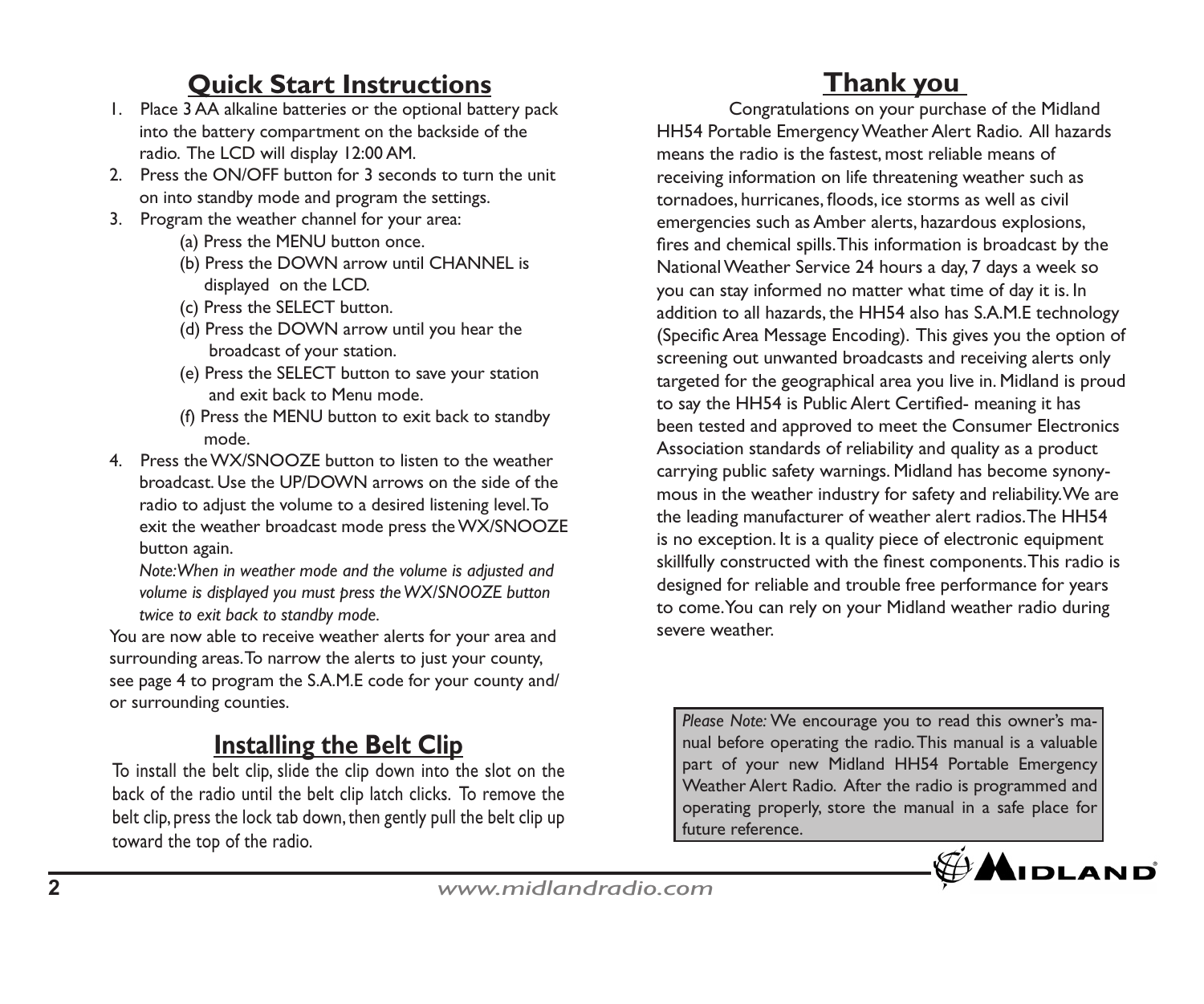### **HH54 Features and Controls**



## **Set the Clock**

- 1. Press the MENU button to open menu options.
- 2. Press the UP arrow to scroll through the menu until TIME is displayed. Press the SELECT button.
- 3. Press the UP arrow until the current hour is displayed. ( Note AM/PM changes as you scroll through the hours.)
- 4. Press the RIGHT arrow to save current hour and advance to minutes.
- 5. Program the minutes the same way.
- 6. Press the SELECT button to store the current time. Press the MENU button to exit menu mode.

## **Set the Sleep Alarm**

- 1. Press the MENU button to open menu options.
- 2. Press the UP arrow to scroll through the menu until ALARM is displayed. Press the SELECT button.
- 3. Press the UP arrow until the current hour is displayed. (Note AM/PM changes as you scroll through the hours.)
- 4. Press the RIGHT arrow to save current hour and advance to minutes.
- 5. Program the minutes the same way.
- 6. Press the SELECT button to store the current time.
- 7. Press the MENU button to exit menu mode.

*To temporarily silence the sleep alarm, press the WX/SNOOZE button. This will advance the alarm time by 9 minutes. To silence the alarm for the remainder of the day, press the MENU button.*

# **Set the Channel**<br>
1. Press the MENU button once.

- 
- 2. Press the DOWN arrow until CHANNEL is displayed on the LCD. Press the SELECT button.
- 3. Press the DOWN arrow until you hear the broadcast of your station. Then Press the SELECT button to save your station and exit back to Menu mode.

*www.midlandradio.com* **<sup>3</sup>**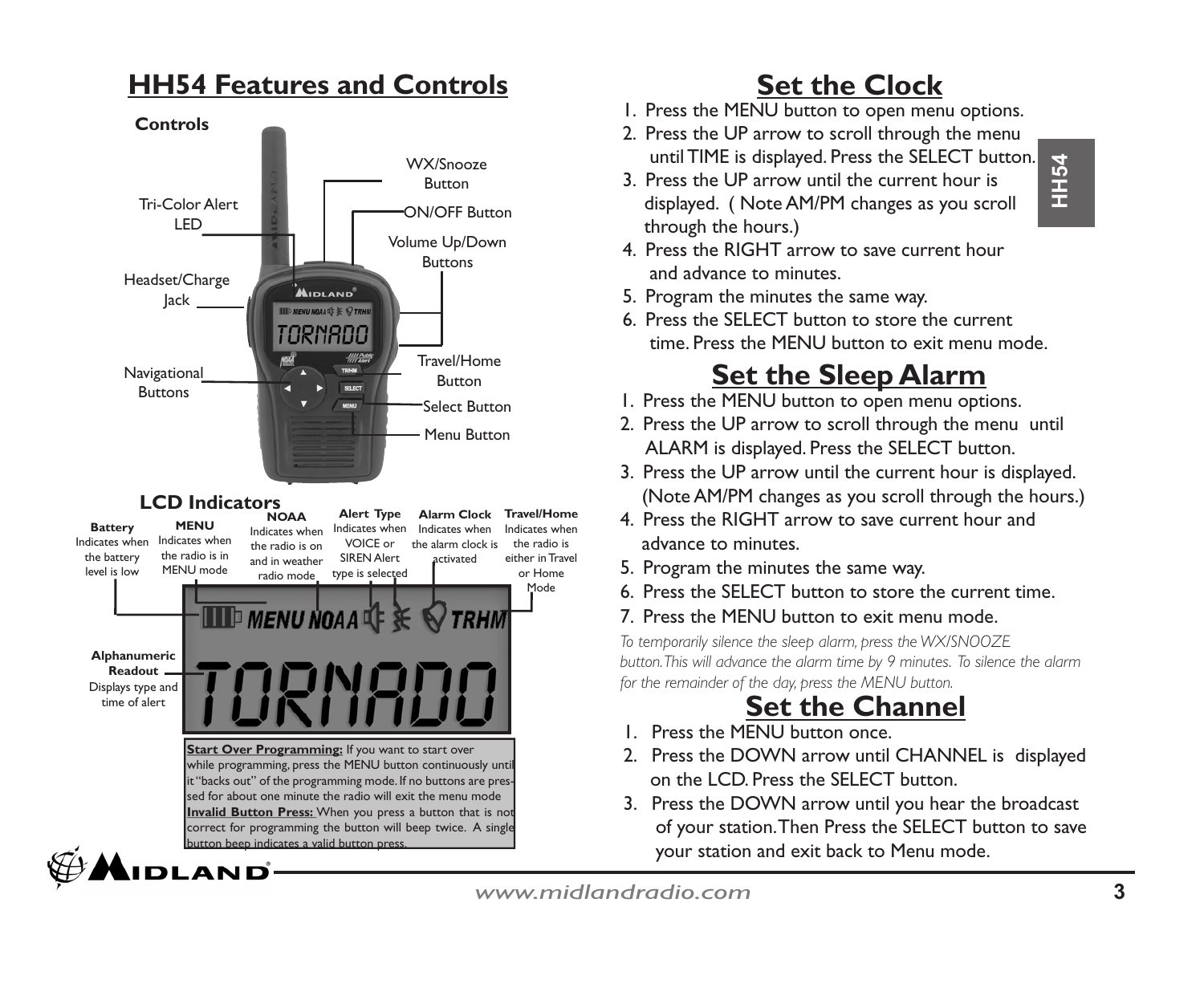### **S.A.M.E (Specific Area Message Encoding) County Codes**

You can program the HH54 Portable Emergency Weather Alert Radio with up to 9 S.A.M.E. county codes. The National Weather service divides the United States by state and county (or parish) and assigns a six digit code number called a FIPS (Federal Information Processing System) code, also known as a S.A.M.E. county code. This will eliminate any alerts that are not within these 9 areas of interest. Warnings, watches, advisories and statements, about 80 different types, will activate the weather radio for only your programmed specific area. The S.A.M.E. message the NWS sends contains information pertaining to the period for which the alert is valid. NWS can set the active time of the alert from 15 minutes up to 6 hours. When the designated time has passed, the weather radio display message and light will automatically reset to their normal appearance.

## **Getting the S.A.M.E County Code** <sup>other</sup> counties in which you are interested.<br> **Please Note: In Canada you can visit the Environment**

You can program S.A.M.E. codes to the HH54 Portable Emergency Weather Alert Radio in three different ways but first, determine the counties you are interested in and be prepared to write them down:

#### **1. Call the National Weather Service Toll Free Number at 1-888-NWS-S.A.M.E or (1-888-697-7263)**

When you call the NWS toll-free number, automated instructions will guide you to obtaining the six-digit S.A.M.E. County Code(s) you need by entering your state and county name through a "touch-tone" telephone keypad. Be sure to write it down for future reference. The automated telephone system will also give you the option to enter "another combination" which will enable you to obtain additional S.A.M.E. Codes for surrounding counties.

### **2. Visit the National Weather Service website at www.nws.noaa.gov/nwr/indexnw.htm.**

The above internet link will take you to the NWS website. From there you will need to click on your state, find your county, and record the "S.A.M.E. code" which will be listed to the right of your county. Do the same for any other counties in which you are interested.

### **3. Visit the Midland Radio Corporation website at www.midlandradio.com/Products/ Be-Weather-Aware**

The above internet link will take you to the Midland Radio Corporation Be Weather Aware landing page. From there, click on SAME codes for states, counties and territories under the Emergency Preparedness section. This will take you to the NWS website. From there you will need to click on your state, find your county, and record the "S.A.M.E. code" which will be listed to the right of your county. Do the same for any other counties in which you are interested.

> Canada website at: **http://www.msc-smc.ec.gc.ca/msb/ weatheradio/transmitter/index\_e.cfm** to obtain the CLC code for your region.

### **Programming S.A.M.E Codes into the HH54**

### **"ANY" S.A.M.E. County Codes is the Default Factory Setting:**

 Your HH54 Portable Emergency Weather Alert Radio comes preprogrammed to receive NWS weather and hazard alert transmissions for all S.A.M.E. county codes within range. If this is what you want, leave the radio set to "ANY."



**<sup>4</sup>***www.midlandradio.com*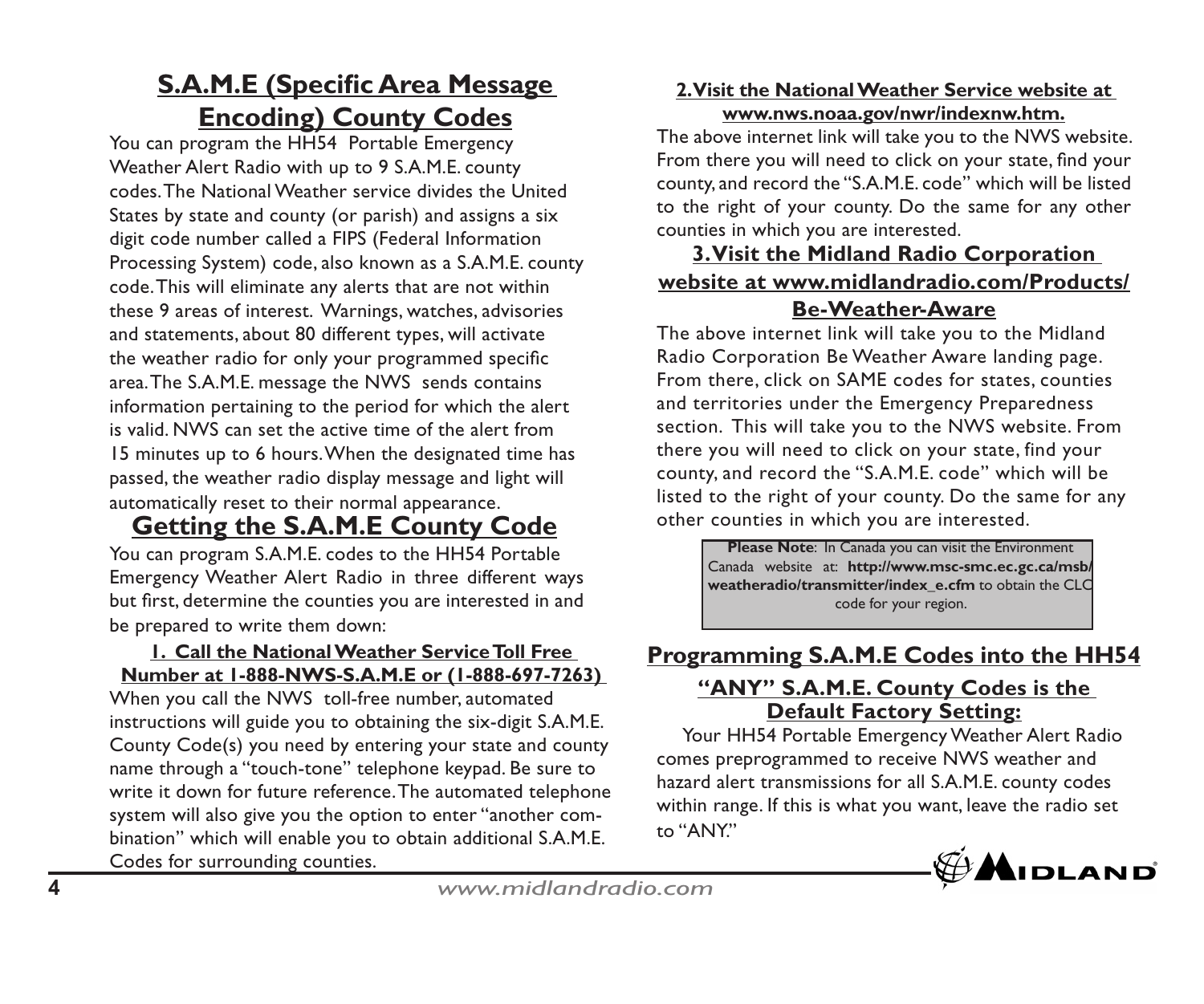# **HH54**

### **A Single S.A.M.E. County Code:**

- 1. Press the MENU button to open menu options.
- 2. Press the UP arrow to scroll through menu options until "S.A.M.E. SET" is displayed, then press SELECT button.
- 3. Press the UP arrow to scroll through: "SINGLE", "MULTIPLE", or "ANY."
- 4. Display "SINGLE", then press the SELECT button. "S.A.M.E.01"will be displayed. (Note if you are programming a single S.A.M.E. County Code, only the "01" setting will be used.) Press SELECT.
- 5. Using the UP arrow, find the first digit of your S.A.M.E. County Code. Press the RIGHT arrow to save the digit and automatically advance to the next digit.
- 6. Program all digits of your S.A.M.E. County Code in the same way.
- 7. Press the SELECT button to store your S.A.M.E. County Code. Press the MENU button to close the programming menu.

### **Multiple S.A.M.E. County Codes:**

- 1. Press the MENU button to open menu options.
- 2. Press the UP arrow to scroll through menu options until "S.A.M.E. SET" is displayed, then press the SELECT button.
- 3. Press the UP arrow to scroll through: "SINGLE", "MULTIPLE", or "ANY."
- 4. Display "MULTIPLE" as explained, then press SELECT. "S.A.M.E.01" will be displayed, indicating you will be programming your first S.A.M.E. County Code at weather radio menu location "01."



- 5. After programming your first S.A.M.E. County Code, press the SELECT button then the "UP" arrow to advance to "S.A.M.E. 02." Program all of your S.A.M.E. County Codes in the same way as above.
- 6. When finished entering all your codes, press the MENU button to close the

programming menu.

**Helpful Tip: The S.A.M.E. code is created using the following method: • The first digit is the sub county code-currently 0 in most areas. • The second two digits represent the state code. • The last three digits represent the county code.**

## **Travel/Home Modes**

The HH54 gives you the option of home or travel mode, making it easy to take the radio from home onto a road trip or vacation without having to reprogram your settings Here are the basic differences between travel and home mode:

**Home Mode:** In this mode the radio uses your default settings for response location. So, if you have chosen multiple S.A.M.E counties and programmed in three, these will be the counties the radio will alert for. In addition your channel selected during the quick start set-up will be saved as a home default as well, unless you manually change it through the menu while in home mode. When you switch to travel mode, these settings will be saved for when you return back to home mode.

**Travel Mode:** In this mode the radio automatically scans to the first available weather channel with a broadcast signal strong enough to use. If later the signal becomes too weak to use the radio will automatically resume scanning to find a usable signal.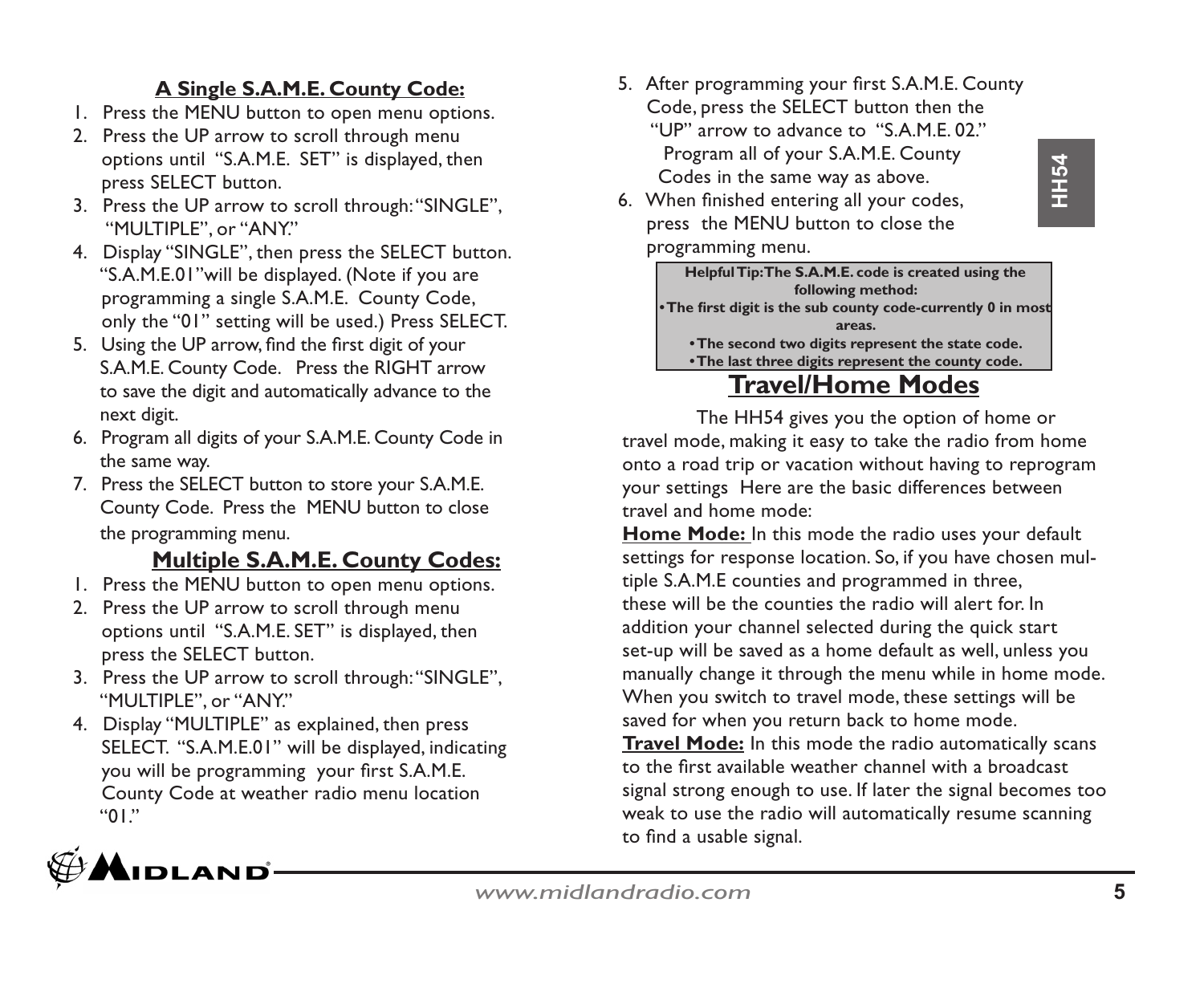This ensures no matter where you go you will always be locked onto the weather channel for that area. As for the S.A.M.E settings, the radio automatically disables Single and Multiple options so the radio will only alert for Any counties within range of where you are. To activate travel mode, press and hold the TR/HM button for 3 seconds. To return to home hold TR/HM again 3 seconds.

## **Choosing an Alert Type**

- 1. Press the MENU button to open menu options.
- 2. Press the UP arrow to scroll through menu options until "ALT TYPE" (Alert Type) is displayed, then press the SELECT button.
- 3. Press the UP arrow to scroll through the following (3) alert types: "DISPLAY", "VOICE", or "TONE".
- 4. Press the SELECT button to choose the Alert Type you want.
- 5. Press the SELECT button to store your S.A.M.E. County Code. Press the MENU button to close the programming menu.

| Alert Type      | Description                                                                                                                                              |  |  |
|-----------------|----------------------------------------------------------------------------------------------------------------------------------------------------------|--|--|
| <b>DISPI AY</b> | When the DISPLAY alert type is chosen, only a<br>text alert will scroll on the display. There will be no<br>audible alarm.                               |  |  |
| <b>VOICE</b>    | When the VOICE alert type is chosen, the alert tone<br>will sound for 8 seconds, then you will hear the voice<br>of the weather broadcast for 5 minutes. |  |  |
| <b>TONE</b>     | When the TONE alert type is chosen, the alert<br>tone will sound for 5 minutes, or until you press any<br>button.                                        |  |  |

## **Reviewing Alerts**

The HH54 Portable Emergency Weather Alert Radio can store up to 10 different Weather/Hazard alerts (with overlapping effective times) in its memory. If the weather radio receives a new alert while any previous alert is still in effect, it automatically displays the new alert. You can review all alerts still in effect by pressing the UP arrow to scroll through the weather radio's active alert memory. A double beep indicates the end of the list. "NO MESSA-GE" will be displayed if no alerts are active. Also, when the radio receives an alert the corresponding LED will be lit- RED= Warning, Orange= Watch and Yellow= Advisory.

### **Display Backlighting**

The HH54 has 2 settings for controlling the backlighting on the display. Choose between BLT NORM or BLT ON. With BLT NORM the backlight turns on whenever any button is pushed and will turn off after 5 seconds. With BLT ON, the backlight comes on and will stay on continuously until you turn it off manually through the menu.

## **Reception**

1. The typical weather reception distance will range from 25-50 miles depending on the location and conditions of weather, terrain, etc... Also, some weather stations operate at much higher power levels than others and have their transmitting towers on the top of high buildings or hills. If reception in your area is not good, try different locations to find a place of good reception.

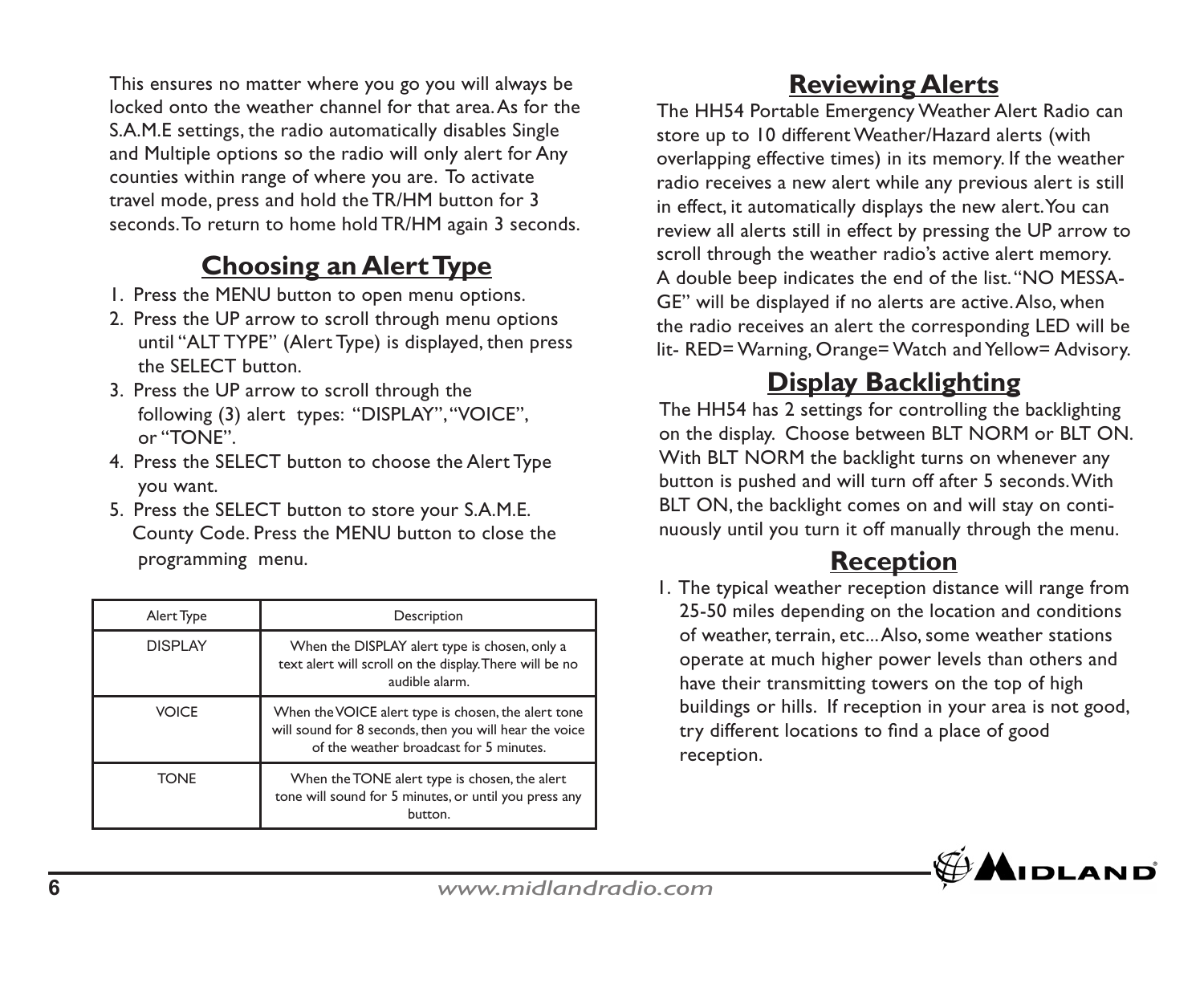- 2. If weather stations cannot be heard on any channel, contact your local National Weather Service office to verfiy the station is on air and also verify the CHANNEL and location of the weather station.
- 3. All National Weather Service stations periodically transmit test signals. You can find out when your local NWS station broadcasts test signals by calling the NOAA National Weather Service Forecast Office (listed under "Weather" in the Federal Government section of the telephone book). During the weekly test signal, the local NWS station will give a list of counties covered by their transmitter. The NWS test signal allows everyone with weather radio receivers to verify the operation of their equipment. The following test signals may be sent by the NWS during testing: required weekly test, required monthly test, system demo, and national periodic test. During a test, the yellow advisory LED will light up and the "Weekly Test" or "Monthly Test" message will be visible on the display. The radio will not sound an audible alert tone to avoid giving the impression of an actual alarm. The visual response to the test is confirmation that your radio is working properly.
- 4. Mobile home reception is difficult due to the metallic structure preventing reception. Put your HH54 near a window.

## **Troubleshooting**

| Alert Type                                                                                             | Description                                                                                                                                                                                                  |     |
|--------------------------------------------------------------------------------------------------------|--------------------------------------------------------------------------------------------------------------------------------------------------------------------------------------------------------------|-----|
| NO POWER                                                                                               | Make sure the batteries are installed<br>correctly into the radio observing<br>polarity as you install them.                                                                                                 | H54 |
| NO SOUND                                                                                               | Check volume to ensure it is turned up<br>to an audible level.                                                                                                                                               |     |
| NO WEATHER<br><b>BROADCAST WHEN</b><br>YOU PRESS THE WX/<br>SNOOZE BUTTON                              | Ensure the radio is set to the NWS<br>weather channel in use for your area.<br>Contact NWS to ensure they are<br>presently broadcasting.<br>If in a metal structure, make sure you<br>are close to a window. |     |
| THE RADIO IS NOT<br><b>RESPONDING</b><br>PROPERIY TO NWS<br><b>WEATHER AI FRT</b><br><b>BROADCASTS</b> | Check to see that you have<br>programmed in the correct S.A.M.E<br>county codes.<br>Check with the NWS that the tower is<br>broadcasting.                                                                    |     |
| THE ADVISORY LIGHT<br>HAS REEN ON FOR A<br>WHII F                                                      | If your advisory light is on and<br>continues to stay on, the radio will<br>automatically reset this function within<br>6 hours.                                                                             |     |

*Please Note:* the Midland HH54 Portable Emergency Weather Alert Radio device complies with part 15 of the FCC Rules. Operation is subject to the following conditions: (1) This device may not cause harmful interference; (2) This device must accept any interference received including interference that may cause undesired operation.

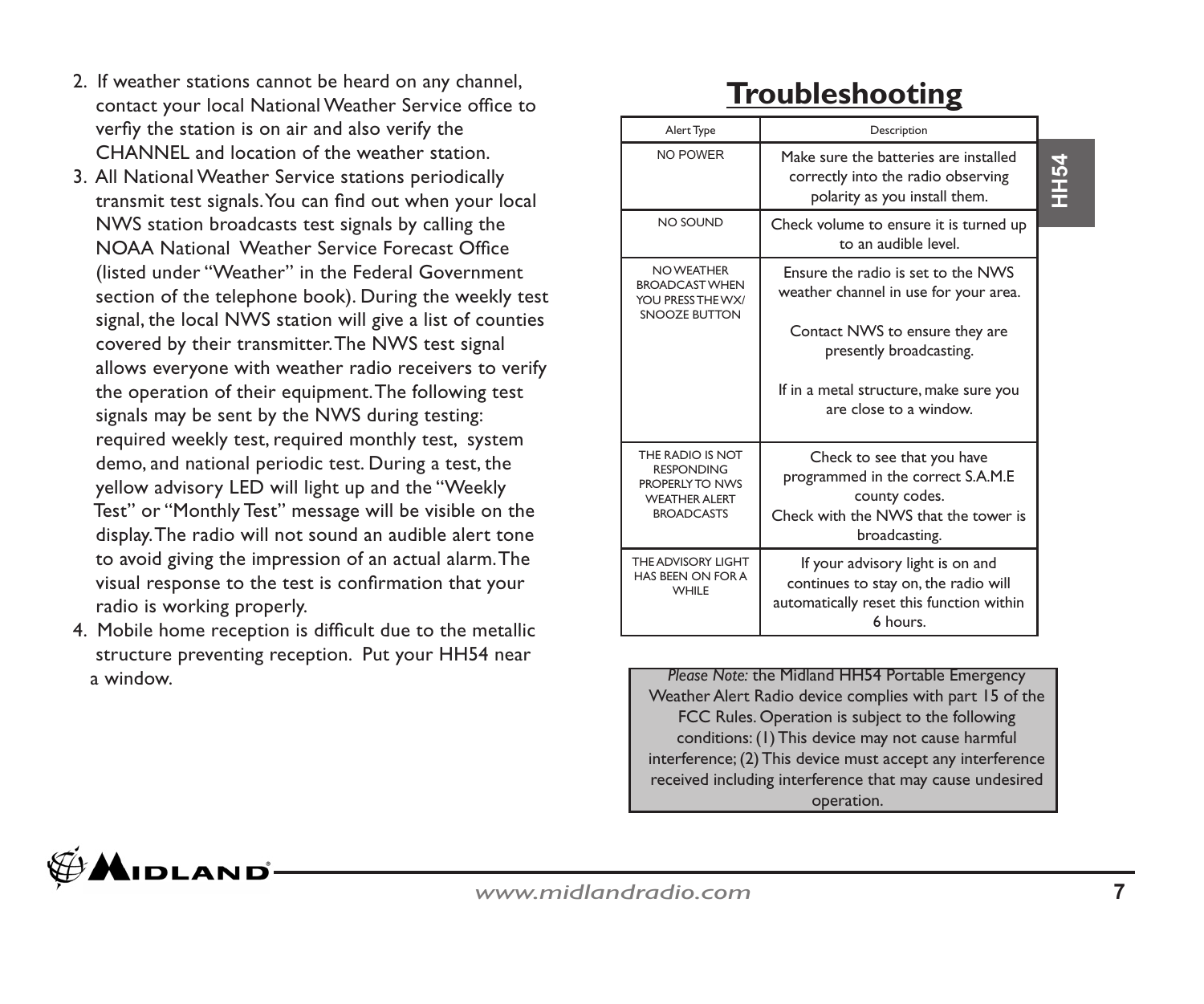## **One Year Limited Warranty**

 Midland Radio Corporation will repair or replace, at its option without charge, any weather alert transceiver which fails due to a defect in material or workmanship within One Year following the initial consumer purchase. This warranty does not apply to water damage, battery leak or abuse. Accessories have a 90 day warranty from date of purchase, including any antennas, chargers, or earphones. This warranty does not include the cost of labor for removal or re-installation of the product in a vehicle or other mounting.

### **For Product Purchased in the USA:**

Performance of any obligation under this warranty may be obtained by returning the warranted product, prepaid freight, along with proof of purchase to:

Midland Radio Corporation Warranty Service Department 5900 Parretta Drive Kansas City, MO 64120

This warranty gives you specific legal rights, and you may also have other rights, which vary from state to state. Note : The above warranty applies only to merchandise purchased in the United States of America or any of the territories or possessions thereof, or from a U.S. Military exchange.

### **For Product Purchased in Canada:**

Performance of any obligation under this warranty may be obtained by returning the warranted product, along with proof of purchase to your dealer in Canada. This warranty gives you specified legal rights. Additional warranty rights may be provided by law in some areas.

## **Service**

If your Midland Weather Radio fails to operate properly, check the "Troubleshooting" section in this manual before returning it for service. If necessary, return as follows:

- 1. Pack the unit in its original box and packing. Then pack the original box in a suitable shipping carton. Caution: Improper packing may result in damage during shipment.
- 2. Include the following:
	- a. full description of any problems
	- b. daytime telephone number, name & address
- 3. For warranty service include a photocopy of the bill of sale from an authorized dealer or other proof of purchase showing the date of sale.
- 4. You do not need to return accessory items (AC/DC Adapter, Batteries, Owners Guide) unless they might be directly related to the problem.
- 5. A flat rate of \$25.00 will apply to repairs not covered by warranty or units that are over one year old. Send only cashier's check, money order or Master Card or Visa card number.

Midland Radio Corporation 5900 Parretta Drive Kansas City, MO 64120 816-241-8500

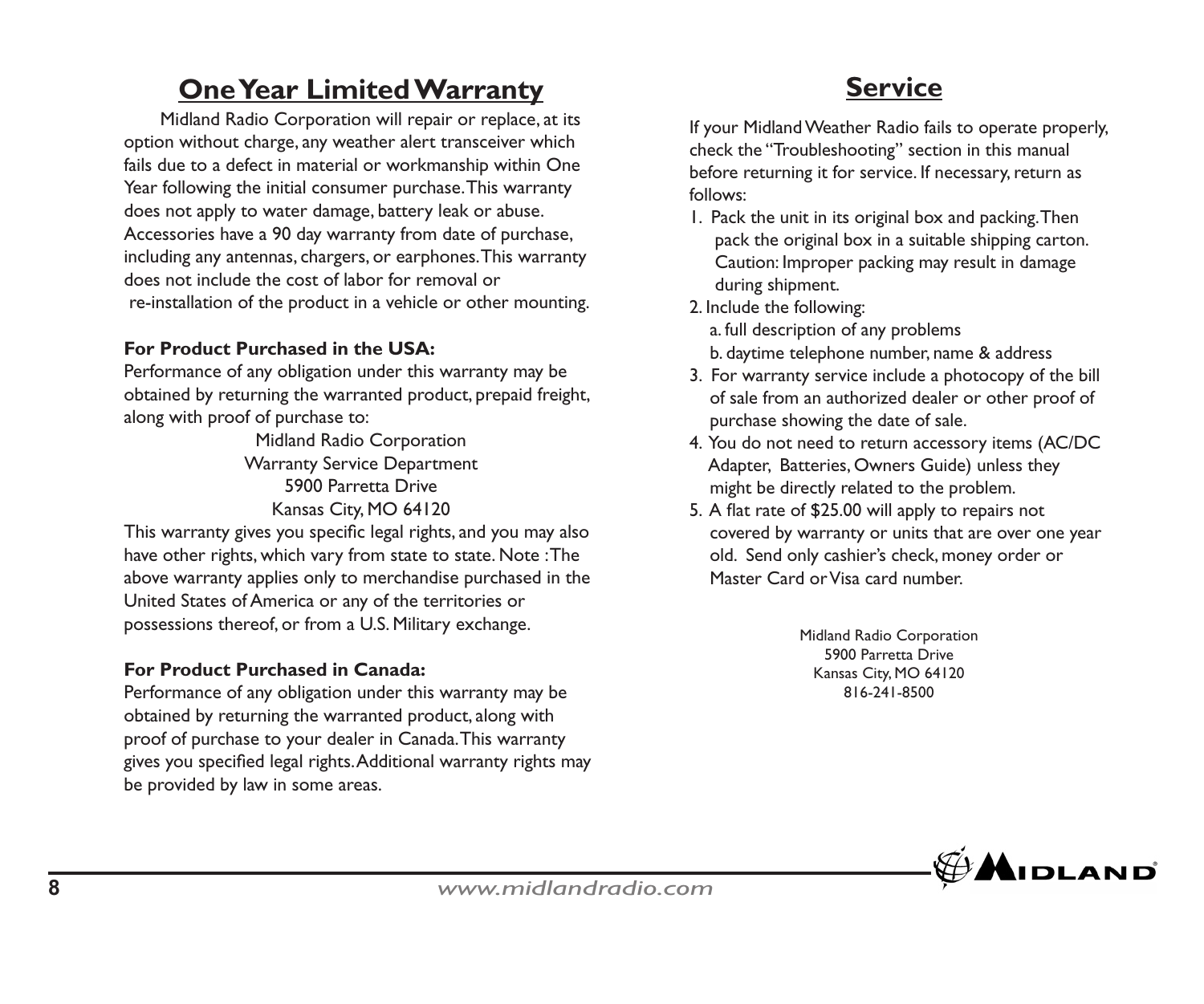



**GMRS RADIOS** 



**MARINE RADIOS** 



**WEATHER RADIOS** 

**EMERGENCY CRANK RADIOS** 

CHECK OUT THE OTHER GREAT MIDLAND PRODUCTS AT www.midlandradio.com



**B** Bluetooth

**HH54** 



**MOTORCYCLE COMMUNICATION SYSTEM**